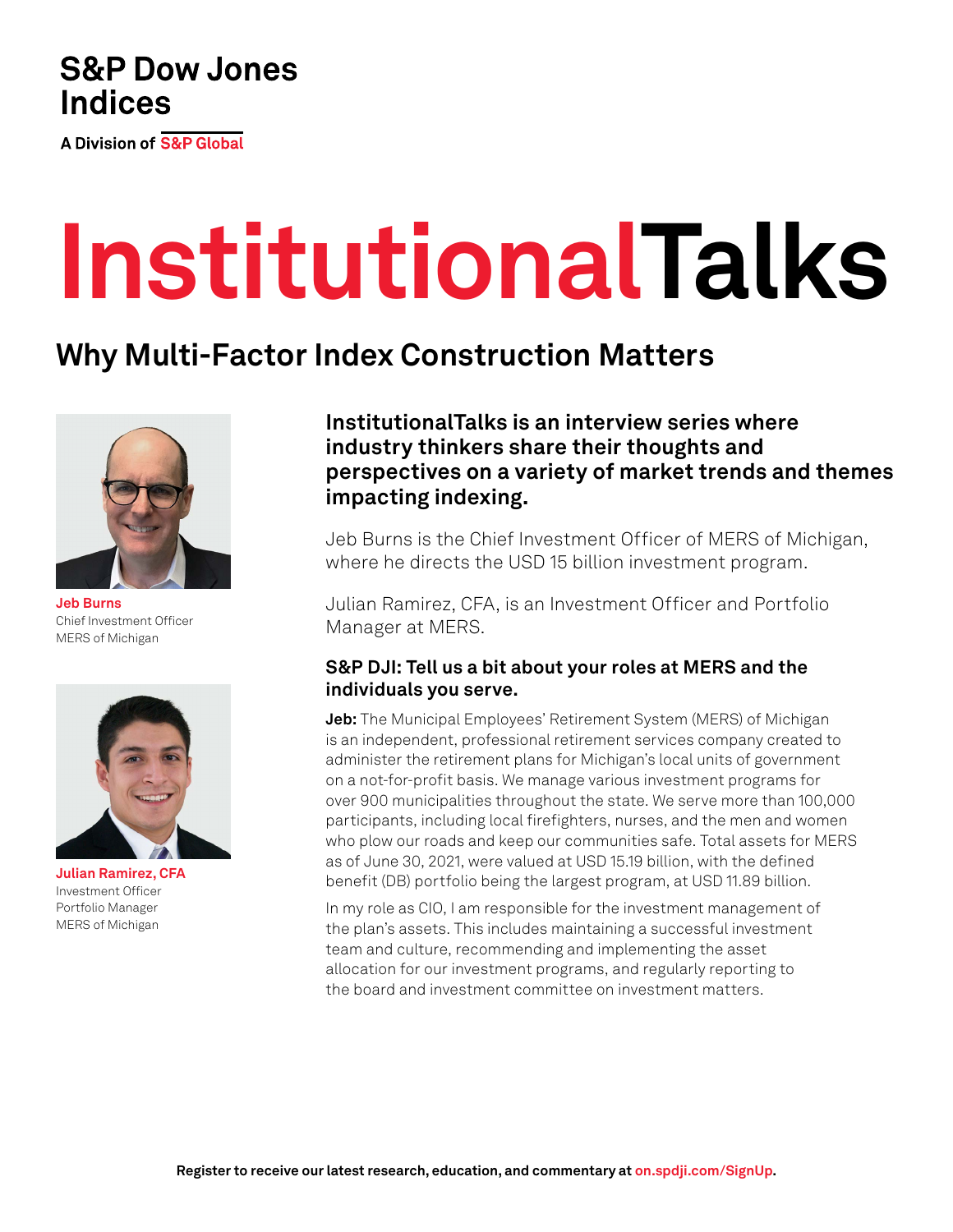**Julian:** As an investment officer and portfolio manager, my main responsibility is the management of the global equity portfolio, which includes managing the sub-asset class allocations, developing and maintaining our internally managed equity strategies, and external manager selection and monitoring. I also serve as a part of the asset allocation team, responsible for the asset allocation and risk management for the total portfolio.

#### **S&P DJI: What is MERS' investment philosophy?**

**Jeb:** Investing in today's financial market is increasingly more complex as a result of the rapid exchange of information, increased volatility, and global realignment. Thus, it is important to identify core principles in order to simplify the investment decision-making process.

First, we believe asset allocation is the most important decision faced by investors, and it is the key determinant of risk and returns in our portfolio. We manage our asset allocation using a valuationdriven process over a long-term time horizon, which can help generate outperformance by exploiting market inefficiencies in the short term. We take risks to generate stronger returns, only in areas where higher expected returns compensate us. Additionally, to help achieve our return objectives, we focus on low-cost implementation. We keep costs low by investing passively when appropriate and developing in-house investment capabilities. To manage risk, we seek to diversify our investments. We diversify across asset classes, sectors, geographies, and time horizons.

MERS' Office of Investments believes that framing discussions around these central tenets will help achieve the stated investment goals and increase the probability of long-term investing success.

#### **S&P DJI: What is your view on active and passive investing?**

**Jeb:** How "active management" is defined is debatable. The decision to select a specific passive index strategy is a management decision. There are construction differences between the available equity market indices that could lead to differences in performance over time. S&P DJI's core equity indices have a quality bias built into their index design, while Russell's do not, and there are size differences between how they define the market capitalization segments. The U.S. equity portion of the MERS' policy benchmark uses the Russell 3000; however, we implement our U.S. equity exposure through strategies tracking the S&P DJI indices. We think these core strategies will continue to add value over the long term. Although this exposure is considered passive, it requires an active decision.

Regarding the traditional definition of "active management" (fundamental stock picking and bond selection), we believe that active managers can add value in inefficient markets like U.S. micro caps, international small caps, emerging market equities, emerging market debt, and private market investments. As for more efficient markets, like U.S. large caps and core fixed income, the <u>[S&P Indices versus Active \(SPIVA®](https://www.spglobal.com/spdji/en/research-insights/spiva/?utm_source=pdf_education)) Scorecards</u> support our thinking that it is difficult for traditional active managers to outperform a passive index consistently over time. When active managers do outperform, most of their excess return can usually be explained by either factor exposures or excess risk-taking.

The growth of ETFs offered within equity and fixed income also greatly influenced this decision and the way we think about active investing. Investors can now choose the type of active exposure they desire and implement it with passive investment vehicles.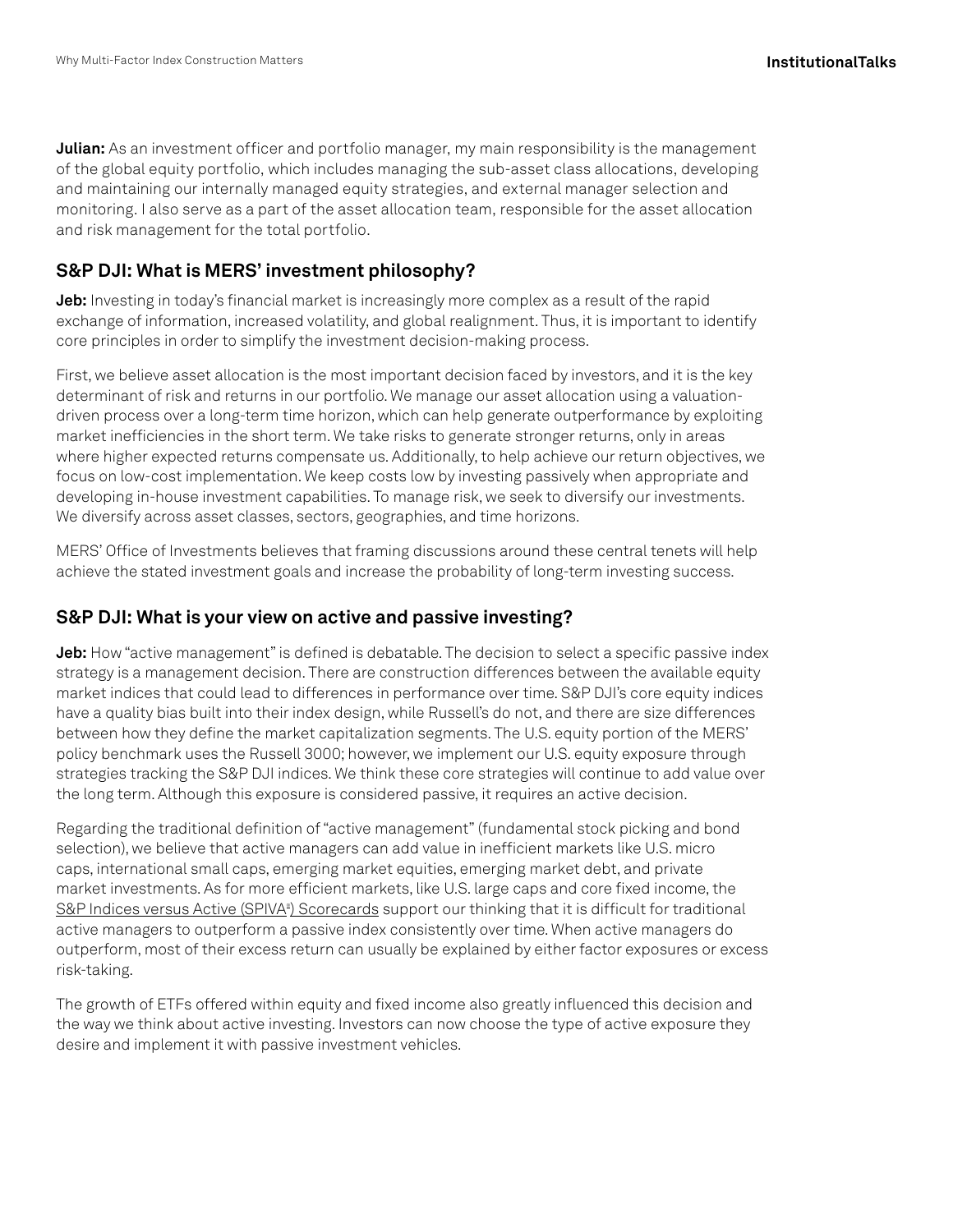### **S&P DJI: We recently created three multi-factor indices based on the [S&P 500®](https://www.spglobal.com/spdji/en/indices/equity/sp-500/?utm_source=pdf_education) , [S&P MidCap 400®](https://www.spglobal.com/spdji/en/indices/equity/sp-400/?utm_source=pdf_education) , and [S&P SmallCap 600®](https://www.spglobal.com/spdji/en/indices/equity/sp-600/?utm_source=pdf_education) that MERS uses. What was your goal wanting to use these indices?**

**Jeb:** The goal was simple; it was to have access to better beta. We wanted something to use that had the benefits of passive investing (simple, low cost, transparent, scalable) but had the potential to add value over S&P DJI's core benchmarks with potentially lower risk. Additionally, we wanted a passive exposure that better matched our strategic investment philosophy.

We were looking for something with potentially lower risk for a couple of reasons. First, our asset allocation drives most of the total risk and active risk for the total portfolio; we take sizable active positions at the asset class level. So, we wanted any underlying active management to complement this risk and not amplify or offset it. Secondly, it is difficult to add value consistently in U.S. equities with higher tracking error strategies. Some active strategies can outperform over the long term, but they can go through periods of pretty dramatic underperformance. Also, the time and resources it takes to identify, hire, monitor, and terminate these managers and strategies are costly.

The common theme among these high-tracking error strategies is that they tend to focus on selecting the companies they believe are most likely to outperform. We believe the selection of these indices, gives us a better chance to add value more consistently, albeit by a smaller amount. Doing so with an index that retains many of the qualities of the underlying benchmark (low active share, low active risk) solves many of the issues we had with active managers. We can scale the allocation to a more significant amount and hold onto the positions for the long term without any reluctance or hesitation.

Another goal was for the strategies to be simple and easy to explain to our board and plan participants. That simplicity and transparency is essential because we want buy-in from everyone from the start.

#### **S&P DJI: How and why did you select this index concept?**

**Julian:** We reviewed the multi-factor indices currently available and could not find anything that had the low tracking error we were seeking. Upon reviewing S&P DJI's suite of multi-factor indices, the simplicity and transparency of the [S&P 500 Quality, Value & Momentum Multi-Factor Index](https://www.spglobal.com/spdji/en/indices/strategy/sp-500-quality-value-momentum-multi-factor-index/?utm_source=pdf_education)'s construction resonated with us.

S&P DJI was looking for ways to enhance its multi-factor index lineup. The new indices S&P developed with input from MERS use several features of the existing methodology, with a couple of noteworthy modifications. First, rather than selecting the top quintile of each universe, the focus is on excluding the bottom decile. Second, the constituent weighting is proportional to the float market cap to reduce tracking error. The same methodology is applied across the three indices.

- [S&P 500 Quality, Value & Momentum Top 90% Multi-factor Index](https://www.spglobal.com/spdji/en/indices/strategy/sp-500-quality-value-momentum-top-90-multi-factor-index/?utm_source=pdf_education)
- [S&P MidCap 400 Quality, Value & Momentum Top 90% Multi-factor Index](https://www.spglobal.com/spdji/en/indices/strategy/sp-midcap-400-quality-value-momentum-top-90-multi-factor-index/?utm_source=pdf_education)
- [S&P SmallCap 600 Quality, Value & Momentum Multi-factor Top 90% Index](https://www.spglobal.com/spdji/en/indices/strategy/sp-smallcap-600-quality-value-momentum-top-90-multi-factor-index/?utm_source=pdf_education)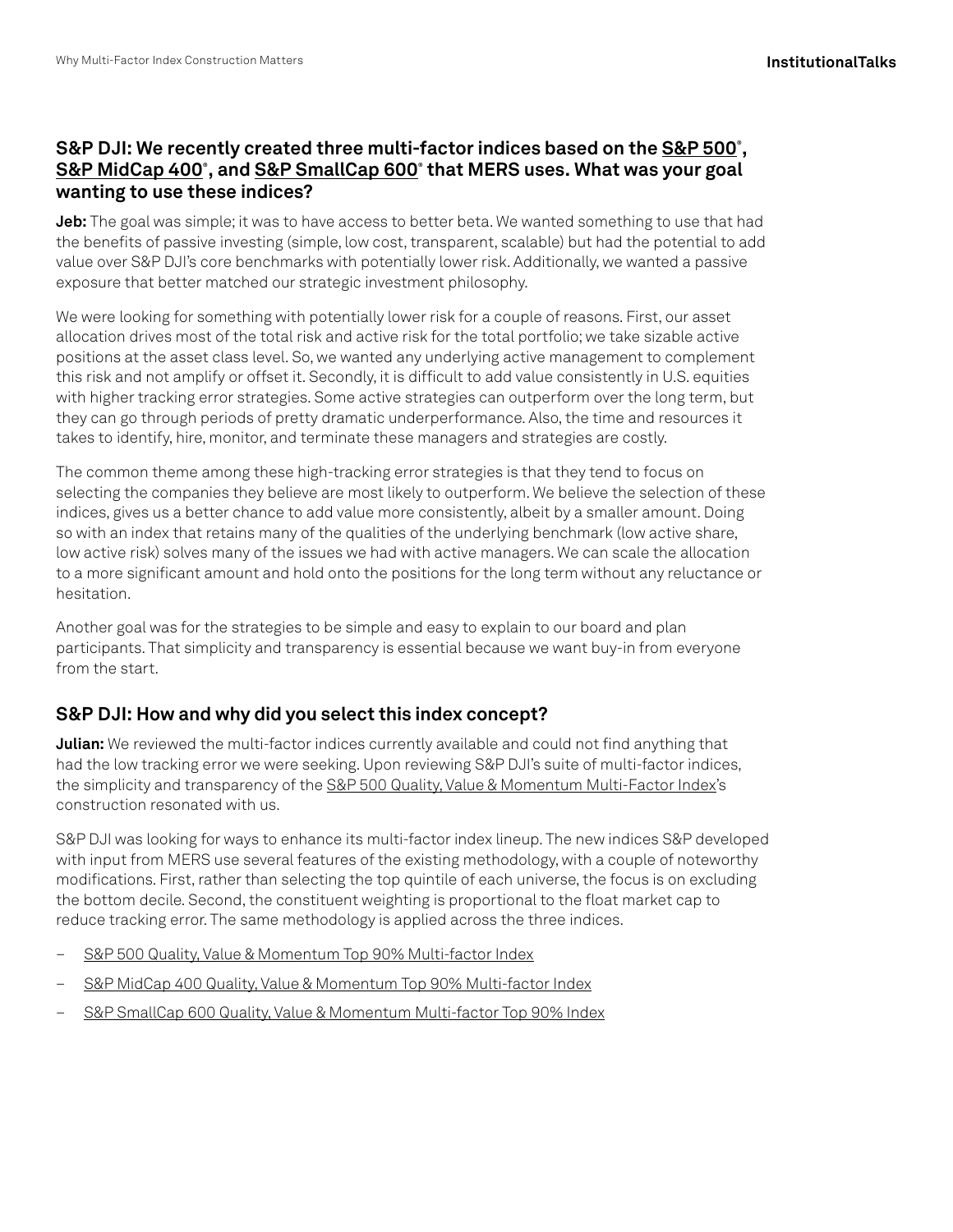#### **S&P DJI: Can you elaborate on how you will use these indices?**

**Julian:** These indices are designed to track companies in the top 90% of the universe, ranked by their multi-factor score which is based on the average of three separate factors: quality, value, and momentum. This factor combination represents a diverse group of well-known factors that drives returns over the long term. Historically, they have tended to be quite complementary in terms of how they react to different phases on the business cycle. The individual quality, value, and momentum factor scores are calculated using S&P DJI's standard factor definitions.

The S&P Quality, Value, and Momentum Top 90% Multi-factor Indices select a high proportion of the underlying universe, excluding only those ranked in the lowest decile. Therefore, a company has to score quite poorly across all three factors to be excluded from the index, giving us little reason to want to own the company. Once the securities are selected for inclusion in the index, they are weighted by float-adjusted market capitalization (subject to constraints).

The resulting portfolio of stocks is "benchmark-like," with low active share and low active risk. The indices are rebalanced on a quarterly basis. Given the low active share and the liquidity of the underlying universes, this rebalance schedule tends to keep turnover low while being frequent enough to incorporate any new information.

MERS will use these strategies to replace our traditional beta exposure within U.S. equity and use it for comparison purposes for active managers. The indices will initially make up over half of our U.S. equity exposure, but the plan is to replace most, if not all, of our passive exposure with the new indices.

#### **S&P DJI: You decided that ETFs would be your preferred investment vehicle to give exposure to these strategies. Why is that?**

**Julian:** We had a few options to consider when it came to the implementation of these strategies. We evaluated the feasibility of replicating the indices internally or outsourcing the management of the indices to an asset manager in a separately managed account. However, we adopted the use of ETFs over the past two years as an integral component of our asset allocation implementation due to their low cost, flexibility, and liquidity.

Scalability is another reason we prefer the ETF wrapper versus managing the indices internally. The MERS team can handle managing a few indices internally, but we would like to access similar strategies outside of the U.S. So, as we look to expand our use of multi-factor strategies across the equity portfolio, being able to invest in them via ETFs gives us the flexibility we need to also manage the asset allocation for the total portfolio.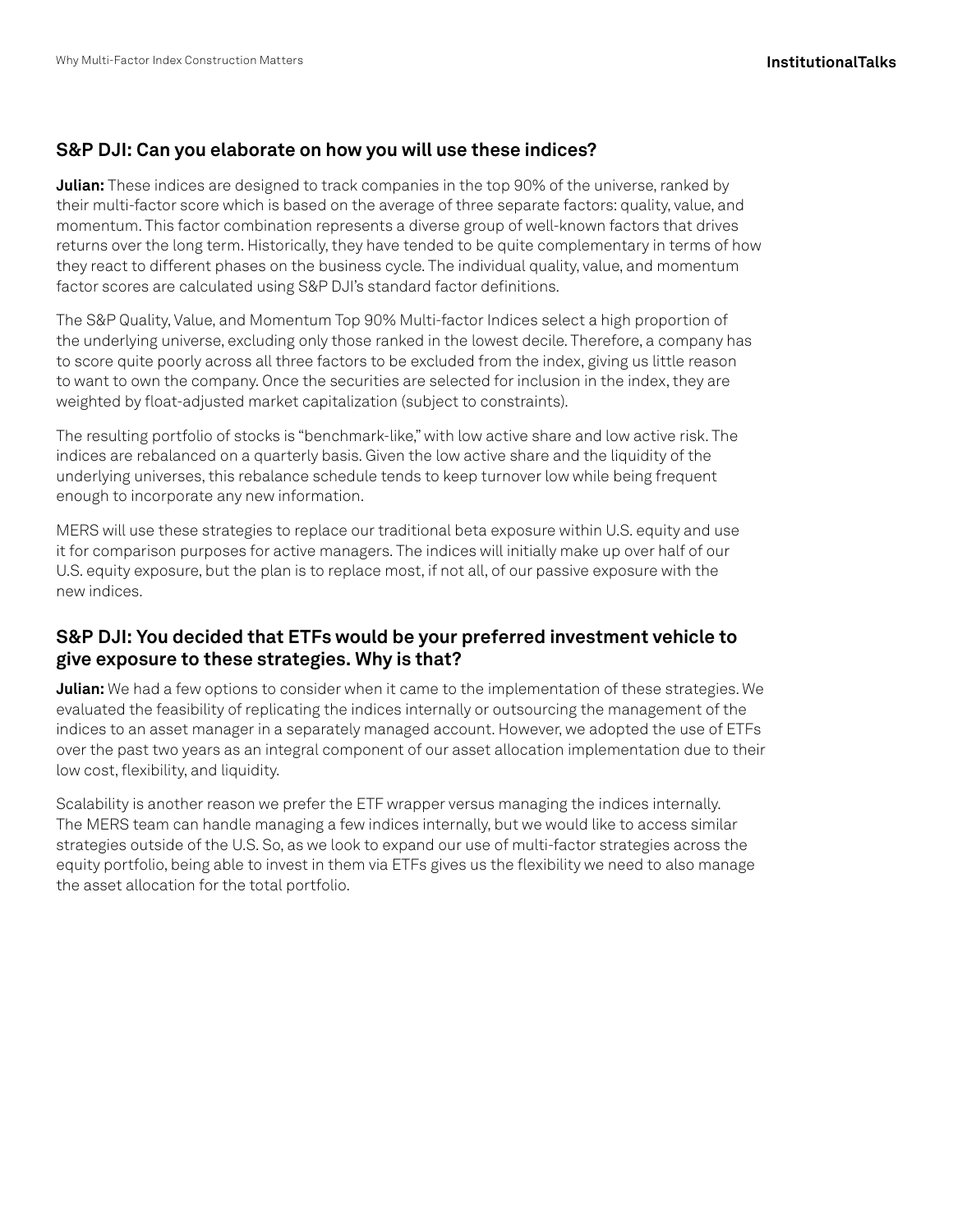#### **S&P DJI: Do you think passive access to factor combinations could be the way forward for asset owners and asset allocators and where might these strategies fit in?**

**Jeb:** Yes, the investors we speak with like the simplicity, transparency, and cost effectiveness of passive investing. To be able to access factor combinations that could potentially add value while having the benefits of passive investing should be attractive to investors.

How these strategies might fit in will depend on the individual investor's active risk tolerance. For example, strategies like the S&P Quality, Value & Momentum Top 90% Indices may be viewed more as a replacement for traditional beta. On the other hand, the higher tracking error multi-factor strategies could be considered more as a potential replacement for active managers. I am not saying that this will potentially replace traditional passive or active investing completely, but the frictions that prevented investors from adopting an approach like this, such as high costs and lack of passive investment vehicles, have been significantly reduced.